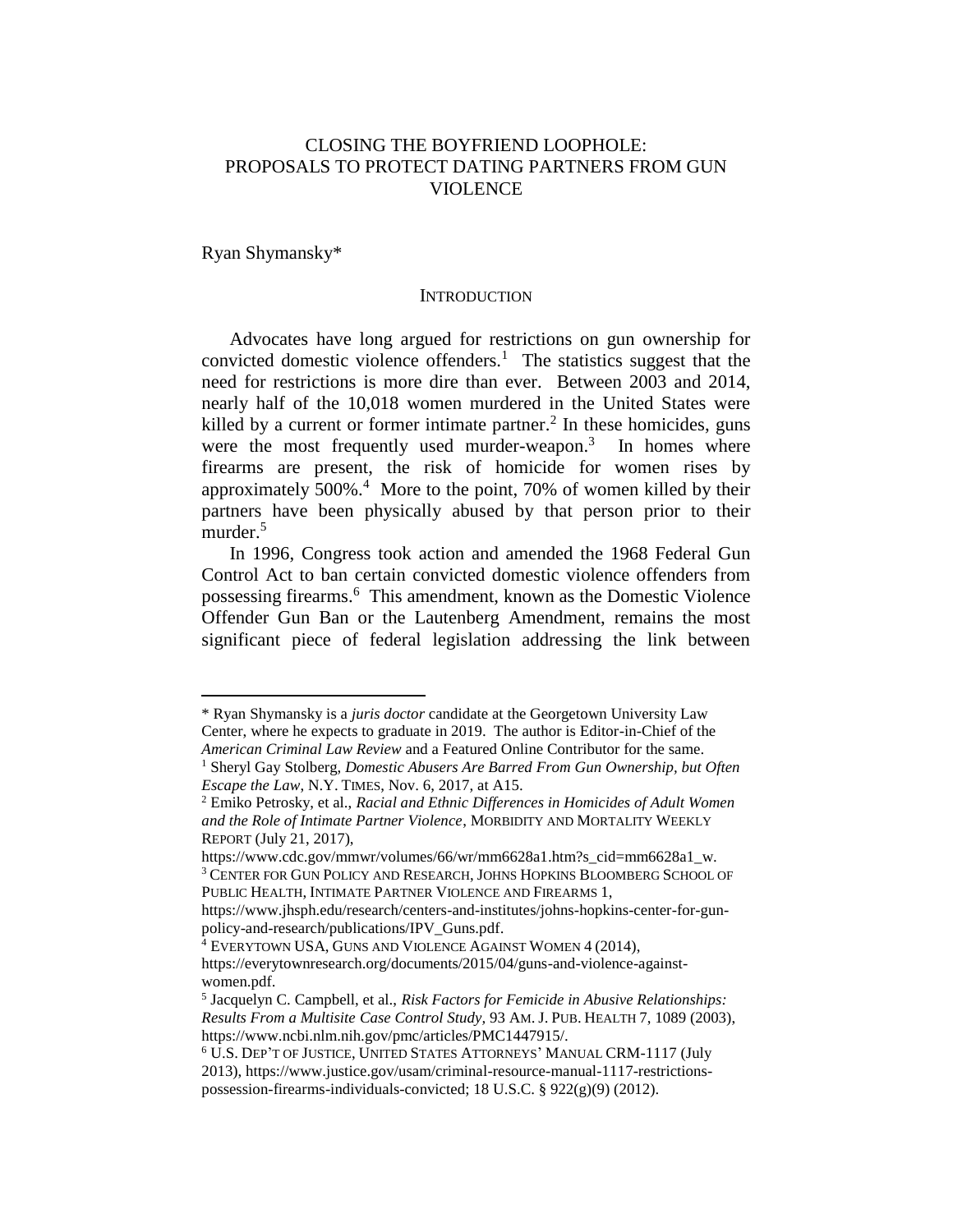firearms and domestic violence,<sup>7</sup> and has prevented over  $100,000$ perpetrators of domestic abuse from purchasing guns since its enactment.<sup>8</sup>

Yet, a combination of factors has led to a resurgence in the debate over the adequacy of the Lautenberg Amendment, including the #MeToo movement's renewed public focus on gender-based violence<sup>9</sup> and several recent mass shootings committed by domestic violence offenders.<sup>10</sup> Some of the most thoughtful proposals aim to expand the reach of the Lautenberg Amendment's prohibition on gun ownership to dating partners instead of just spouses, co-habitants, and fellow parents. These proposals are driven by the recognition that "[d]angerous boyfriends can be just as scary as dangerous husbands," and "they hit just as hard and they fire their guns with the same deadly force."<sup>11</sup> This is an important observation, and lays bare the need for further legislation to protect women in relationships with abusive dating partners from gun violence.

# PART I: FEDERAL LAW AND THE BOYFRIEND LOOPHOLE

The provisions of the Lautenberg Amendment are enforced through the federal background check system for firearm purchases.<sup>12</sup> When an individual attempts to purchase a firearm from a federal firearms licensed dealer, he must produce identification and complete a federal background check form.<sup>13</sup> Among other questions, this form asks customers: "[h]ave you ever been convicted in any court of a misdemeanor crime of domestic violence?"<sup>14</sup> Providing false information is punishable by up to 10 years in prison and a \$250,000

<sup>7</sup> Stolberg, *supra* note 1.

<sup>8</sup> ARKADI GERNEY & CHELSEA PARSONS, WOMEN UNDER THE GUN 16 (2014), https://cdn.americanprogress.org/wp-

content/uploads/2014/06/GunsDomesticViolence2.pdf.

<sup>9</sup> Surina Khan & Peter Long, *#MeToo Must Also Mean Stopping Domestic Violence,*  SACRAMENTO BEE (Jan. 23, 2018), http://www.sacbee.com/opinion/oped/soapbox/article196050034.html.

<sup>10</sup> Stolberg, *supra* note 1.

<sup>&</sup>lt;sup>11</sup> Protections for Women from Gun Violence, Hearing on VAWA Next Steps Before the

*S. Comm. on the Judiciary*, 113th Cong. (2014) (written testimony of Sherriff Christopher Schmaling), https://www.judiciary.senate.gov/imo/media/doc/07-30-

<sup>14</sup>SchmalingTestimony.pdf.

<sup>&</sup>lt;sup>12</sup> GIFFORDS LAW CENTER, DOMESTIC VIOLENCE & FIREARMS (2017),

http://lawcenter.giffords.org/gun-laws/policy-areas/who-can-have-a-gun/domesticviolence-firearms/.

<sup>13</sup> Kaitlyn Schallhorn, *How Do Gun Background Checks Work?*, FOX NEWS (Feb. 22, 2018), http://www.foxnews.com/politics/2018/02/22/how-do-gun-background-checkswork-look-at-current-system.html.

<sup>&</sup>lt;sup>14</sup> BUREAU OF ALCOHOL, TOBACCO, FIREARMS AND EXPLOSIVES, FORM 4473 (Oct.

<sup>2016),</sup> https://www.atf.gov/firearms/docs/4473-part-1-firearms-transaction-record-overcounter-atf-form-53009/download.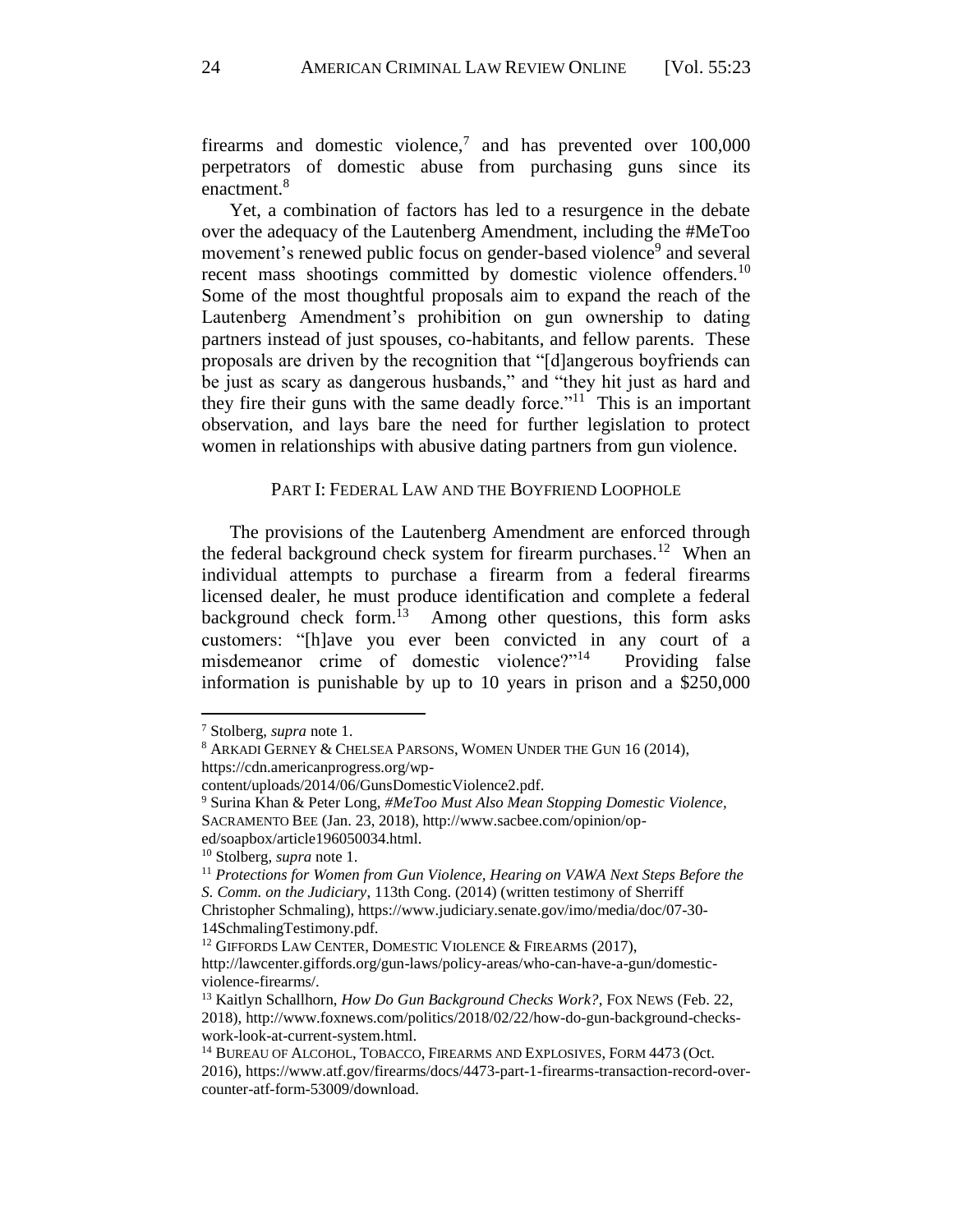fine.<sup>15</sup> Once a purchaser completes the form, the firearms dealer will submit it to the National Instant Criminal Background Check System. In most cases, a seller will know whether a sale is permitted within minutes. $16$  Other than felony convictions and outstanding arrest warrants, a conviction for misdemeanor domestic violence is the most common reason for denying an application to purchase a firearm.<sup>17</sup>

Though undoubtedly effective in its present form, advocates for an expanded Lautenberg Amendment argue that current law fails to capture a relevant group of domestic violence offenders: dating partners. They point to the fact that women are now as likely to be killed by a dating partner as by a spouse, the result of a three decade upward trend in the prevalence of such homicides.<sup>18</sup> As the law currently stands, the firearms ban only applies to a:

> "current or former spouse, parent, or guardian of the victim, [] a person with whom the victim shares a child in common, [] a person who is cohabiting with or has cohabited with the victim as a spouse, parent, or guardian, or [] a person similarly situated to a spouse, parent, or guardian of the victim."<sup>19</sup>

In other words, a dating partner who is not married to his victim, who is not living with his victim, or who does not have children with his victim is not subject to the prohibition on gun ownership under the Lautenberg Amendment because his violent acts do not constitute a "misdemeanor crime of domestic violence" under the statute's definition.<sup>20</sup> This gap has been coined the "Boyfriend Loophole," and has resulted in a flood of advocacy from nonprofit groups as well as perennial legislation in the House of Representatives and Senate to close  $\overline{\text{it}}$ .<sup>21</sup>

In the current Congress, this legislation exists as the Protecting Domestic Violence and Stalking Victims Act in the Senate<sup>22</sup> and the

 $\overline{a}$ 

<sup>20</sup> *Id.*

<sup>15</sup> Schallhorn, *supra* note 13.

<sup>16</sup> *Id.*

<sup>17</sup> GIFFORDS LAW CENTER, *supra* note 12.

<sup>&</sup>lt;sup>18</sup> EVERYTOWN USA, CLOSE THE BOYFRIEND LOOPHOLE,

https://everytownresearch.org/wp-content/uploads/2017/11/Boyfriend-Loophole-11.7.17.pdf.

<sup>19</sup> 18 U.S.C. § 921(a)(33) (2012).

<sup>21</sup> *See* Editorial, *Boyfriends Can Kill, Too*, N.Y. TIMES (Dec. 19, 2017),

https://www.nytimes.com/interactive/2017/12/19/opinion/boyfriend-loopholeguns.html.

 $^{22}$  Protecting Domestic Violence and Stalking Victims Act of 2017, S.1539, 115th Cong. (2017).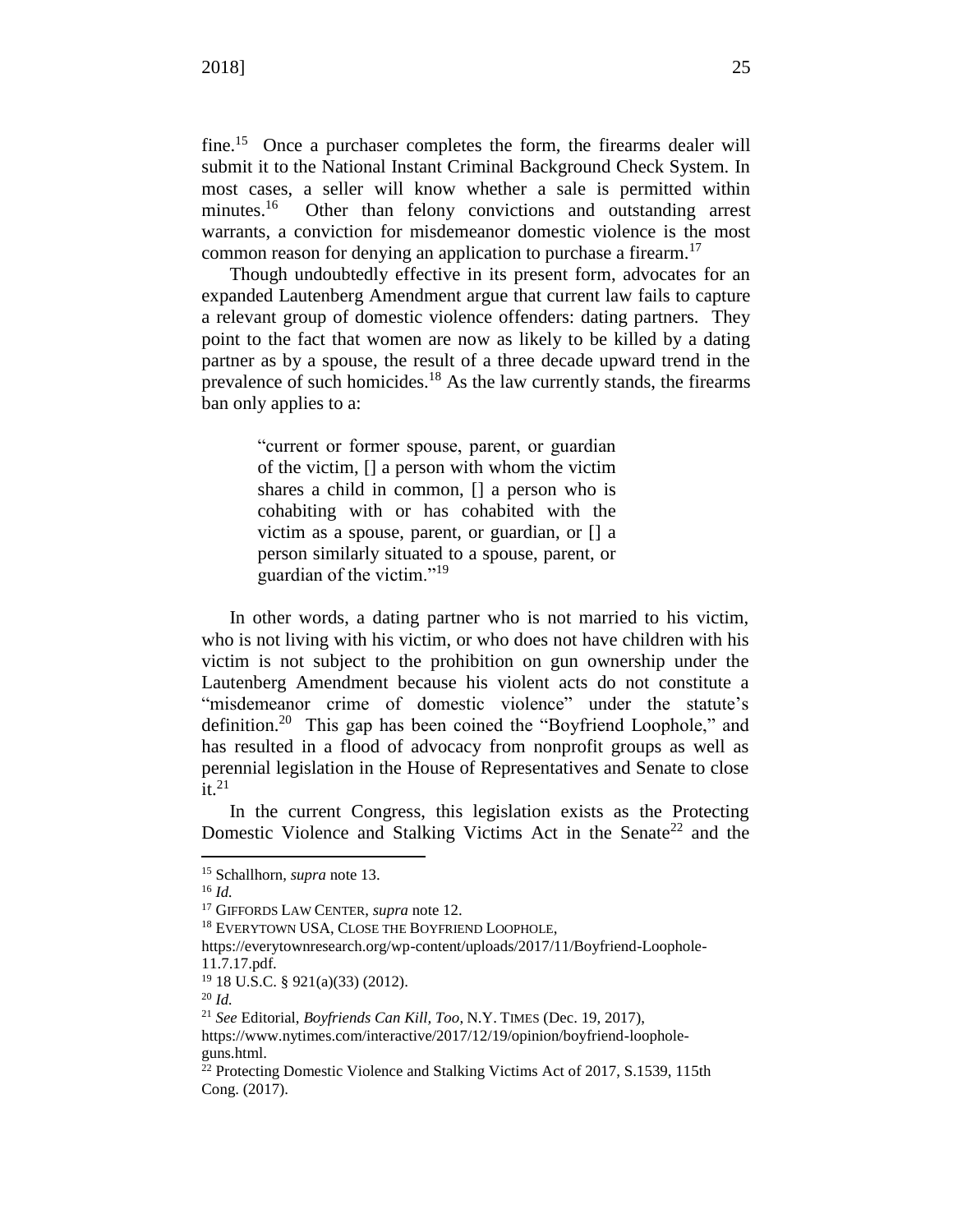Zero Tolerance for Domestic Abusers Act in the House of Representatives.<sup>23</sup> Both bills amend current law to prevent dating partners from possessing firearms and adopt the definition of "dating partner" used in the Violence Against Women Act. This definition includes any "person who is or has been in a social relationship of a romantic or intimate nature with the abuser,"<sup>24</sup> contingent upon consideration of the length, type, and frequency of interaction present in the relationship. $25$ 

Both laws would also prohibit gun ownership for individuals convicted of misdemeanor stalking, because of stalking's close predictive relationship with domestic violence homicides.<sup>26</sup> Indeed, one study of ten major cities found that 76% of murders of women had been preceded by at least one incident of stalking.<sup>27</sup> Political realities suggest that there is little chance of either bill becoming law in this session of Congress, though previous versions have had a record of attracting at least some degree of bipartisan support.<sup>28</sup>

## PART II: STATE LAW AND THE BOYFRIEND LOOPHOLE

In lieu of federal action, however, some states have moved to include dating partners in gun ownership restrictions. A 2014 analysis showed that only ten states have enacted laws barring firearm possession by dating partners convicted of domestic abuse.<sup>29</sup> These states— Washington, California, Arizona, Tennessee, West Virginia, New Jersey, New York, Minnesota, Illinois and Nebraska<sup>30</sup>—are a politically and geographically diverse group that reveals the unique legislative appeal of the issue.

In the wake of renewed public attention on the link between domestic violence and firearms, other states have moved to take action to include dating partners in their firearm bans. Oregon Governor Kate Brown made passage of H.B. 4145—a bill designed to close the "boyfriend loophole"—a centerpiece of her 2018 legislative agenda, noting that over half of the sixty-six domestic violence fatalities over the prior two years

<sup>&</sup>lt;sup>23</sup> Zero Tolerance for Domestic Abusers Act, H.R. 3207, 115th Cong. (2017).

<sup>24</sup> 18 U.S.C. § 2266(7)(A)(i)(II) (2012).

<sup>25</sup> *Id.* § 2266(10).

<sup>26</sup> CLOSE THE BOYFRIEND LOOPHOLE, *supra* note 18.

<sup>27</sup> Judith M. McFarlane et al., *Stalking and Intimate Partner Femicide,* 3 HOMICIDE STUDIES 300, 311 (1999).

<sup>28</sup> *Boyfriends Can Kill, Too*, *supra* note 21.

<sup>29</sup> GERNEY AND PARSONS 12, *supra* note 8.

<sup>30</sup> *Id.*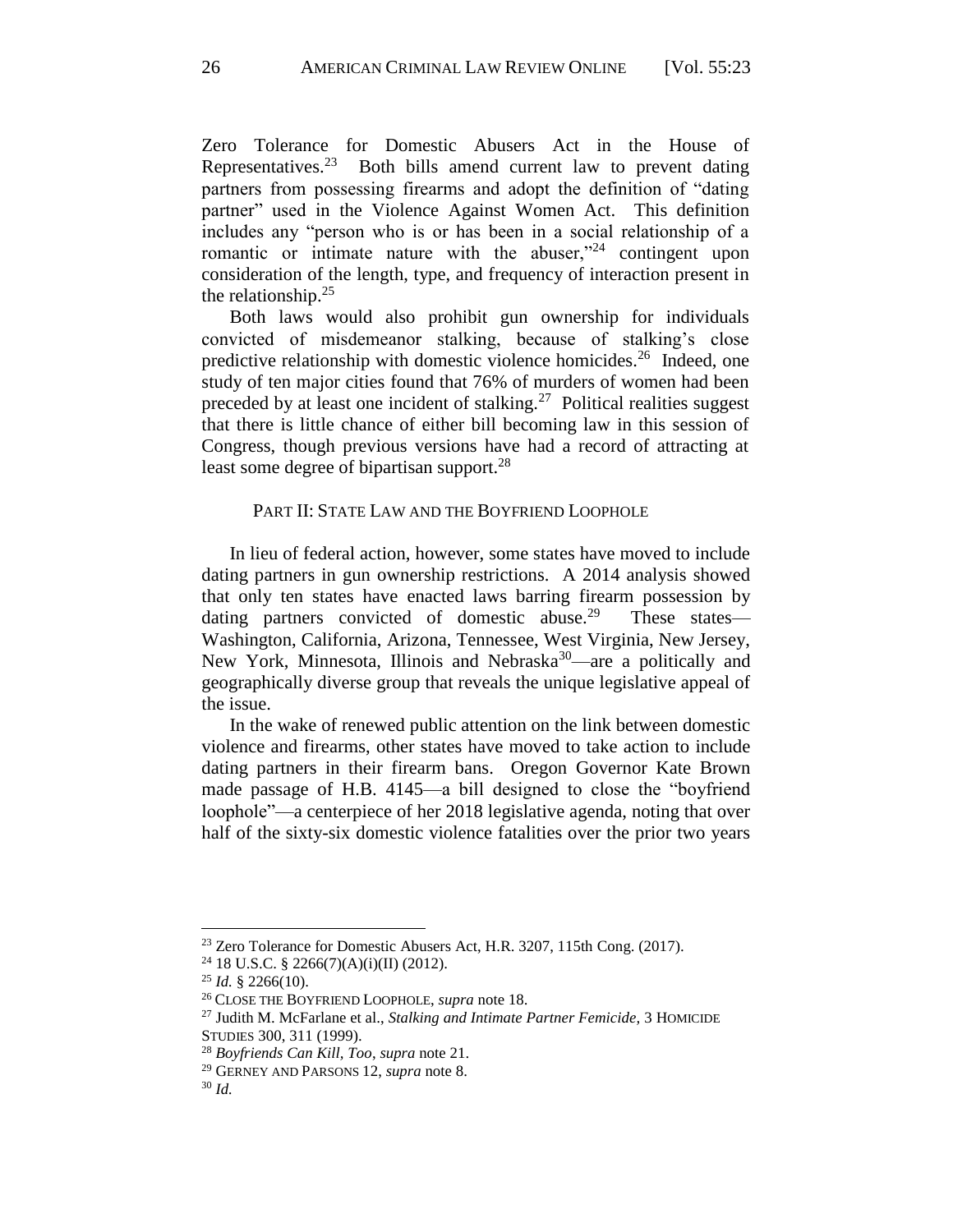in the state had been committed with a gun.<sup>31</sup> That bill passed the Oregon House of Representatives just one day after a school shooting in Parkland, Florida killed seventeen students.<sup>32</sup> Notably, the bill attracted substantial bipartisan support; one state senator spoke in support of the bill while affirming his desire to protect the Second Amendment.<sup>33</sup>

Yet advocacy for state legislation restricting gun ownership for abusive dating partners is not without significant opposition. A 2015 Louisiana bill would have included dating partners in the state's domestic violence offender gun ban but was halted by lobbying efforts from firearms-rights lobbying groups. $34$  Despite this legislative defeat, Louisiana is an instructive example. Two years later, a modified bill was passed by the legislature and signed into law.<sup>35</sup>

One broad conclusion suggested by both these examples is that action to close the boyfriend loophole—while possible in both red and blue states—will need to be calibrated differently based on the political climate of a given region. Louisiana's modified legislation is not as expansive as its Oregonian counterpart, but political realities necessitated compromise in order to ensure passage. In states where outright bans on firearm possession by abusive dating partners are politically impossible, legislatures should look for room to compromise in order to ensure that women are protected from as many perpetrators of domestic violence as possible.

#### **CONCLUSION**

<sup>31</sup> Lauren Dake, *Oregon Governor Wants 'Boyfriend Loophole' In Gun Law Closed,* OR. PUB. BROADCASTING (Feb. 7, 2018), https://www.opb.org/news/article/gun-laworegon-boyfriend-loophole-kate-brown-close/.

<sup>32</sup> Connor Radnovich, *Oregon Domestic Violence Gun Bill Passes House, Has Support In Senate,* STATESMAN-JOURNAL (Feb. 15, 2018),

http://www.statesmanjournal.com/story/news/politics/2018/02/15/oregon-domesticviolence-gun-bill-passes-house-has-support-senate/343045002/.

<sup>33</sup> *Id.*

<sup>&</sup>lt;sup>34</sup> The spokeswoman for one such group called the legislation overly broad, arguing that the bill "could make a felon out of a girlfriend who pulls a cell phone from her boyfriend's hand against his will." Emiliy Lane, *Here's What the NRA Got Stripped From Louisiana's Anti-Domestic Violence Bill*, THE TIMES-PICAYUNE (May 18, 2015), http://www.nola.com/politics/index.ssf/2015/05/heres\_what\_the\_nra\_got\_strippe.html. <sup>35</sup> These modifications changed the definition of "dating partner" to avoid triggering an automatic firearms ban under federal law for a first offense, though any subsequent offenses do impact a perpetrator's right to possess firearms. Mark Ballard, *House OKs Including 'Dating Partners' Among Those Covered by Domestic Abuse Laws,* THE ADVOCATE (May 11, 2017),

http://www.theadvocate.com/baton\_rouge/news/politics/legislature/article\_5fae5584- 367b-11e7-8cae-db7b4ab95fb6.html.